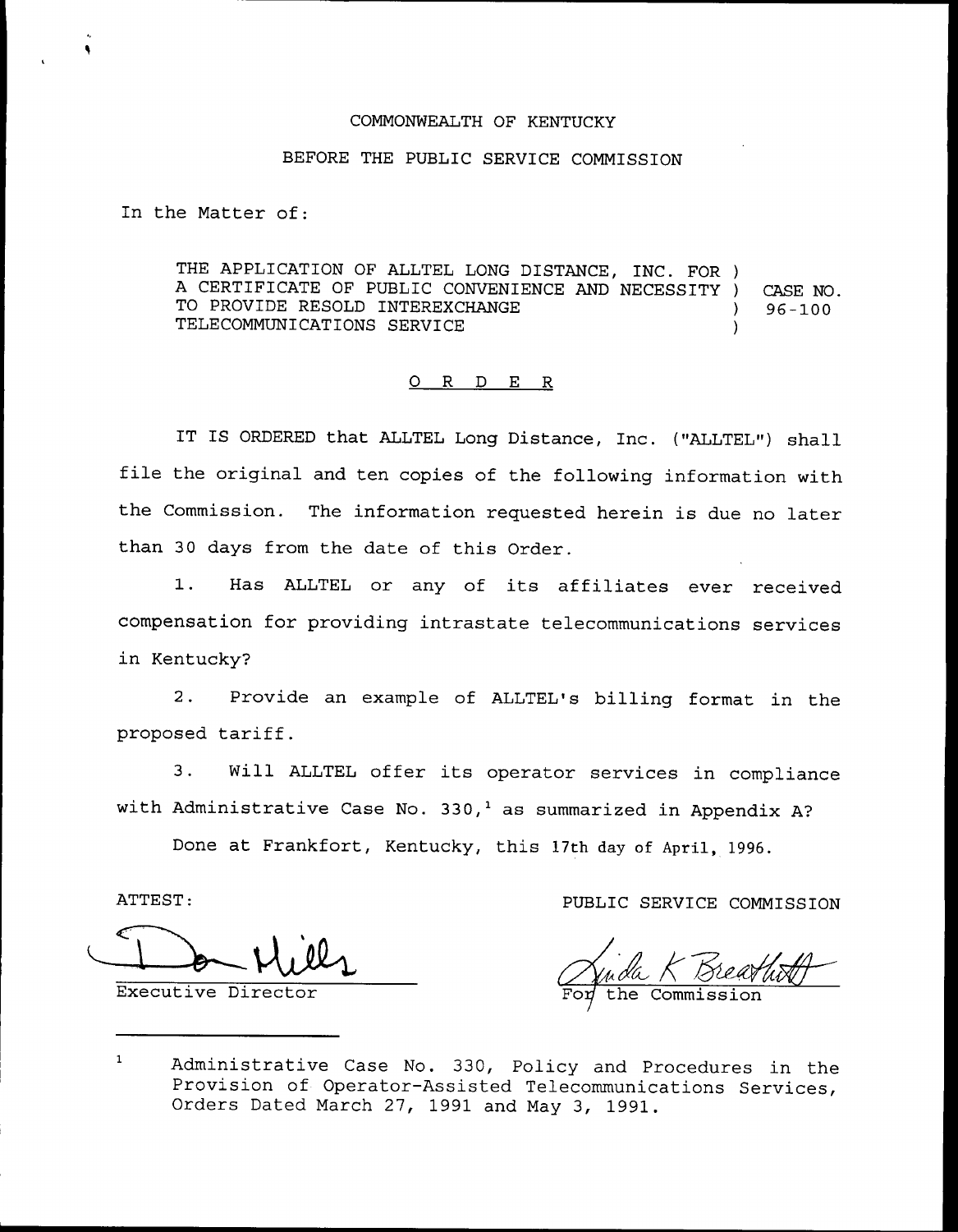## APPENDIX A

APPENDIX TO AN ORDER OF THE KENTUCKY PUBLIC SERVICE COMMISSION IN CASE NO. 96-100 DATED APRIL 17, 1996.

Conditions of Service for the Provision of Operator Services Adopted from Commission Oxdexs in Administrative Case No. 330, Orders Dated March 27, 1991 and May 3, 1991.

(1) Operator-assisted services shall be subject to rate regulation and rates shall not exceed the maximum approved rates of AT&T Communications of the South Central States, Inc. ("AT&T") for interLATA services and the local exchange carrier ("LEC") for intraLATA services. "Maximum approved rates" are defined to mean the rates approved by this Commission in AT&T's and the LEC's most recent rate proceeding for measured toll service applicable to operator-assisted calls, as well as the additional charges for operator assistance. Carriers are not permitted to include any other surcharges or to bill for uncompleted calls. Time-of-day discounts shall also be applicable. Carriers are also required to rate calls using the same basis that AT&T or the LEC uses to rate calls, i.e., distance calculations based on points-of-call origination and termination, definitions of chargeable times, billing unit increments, rounding of fractional units, and minimum usages. When there is any change in the maximum approved rates, carriers shall file tariffs if necessary to comply with the

 $-1-$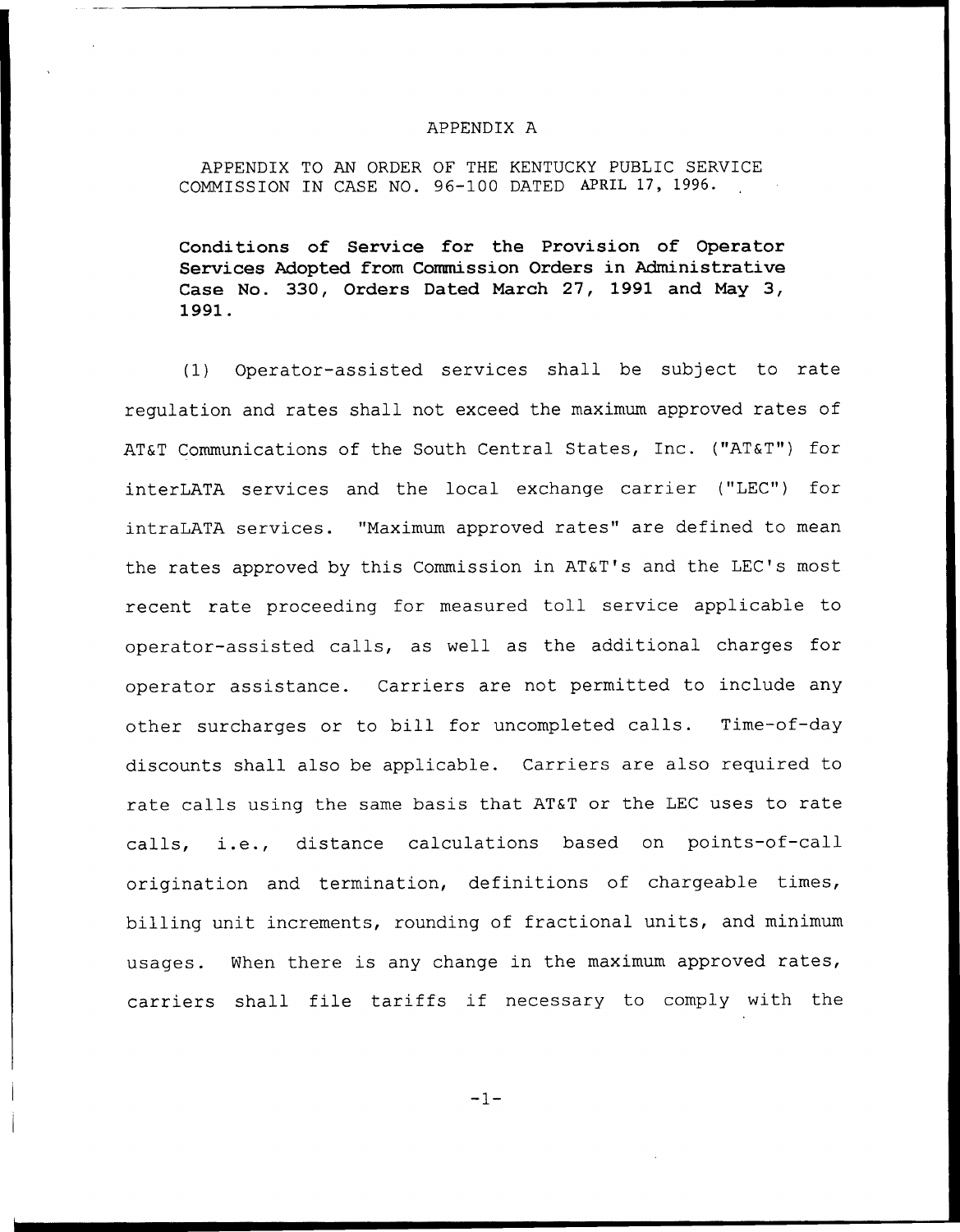requirements herein within 30 days of the effective date of the rate change.

(2) Except as otherwise indicated in this Order, non-dominant carriers shall be subject to regulation as delineated in the Nay 25, 1984 Order in Administrative Case No. 273 as well as any subsequent modifications to non-dominant carrier regulations. In the event of conflict, the terms of the instant Order shall take precedence, unless <sup>a</sup> carrier is specifically relieved from compliance with any conditions contained herein.

(3) Operator service providers that provide service to traffic aggregators shall not allow access to the operator services of competing carriers to be blocked or intercepted. Blocking and interception prohibitions shall be included in tariffs and all contracts entered into with any traffic aggregator and shall state that violators will be subject to immediate termination of service after 20 days' notice to the owners of non-complying customer premises equipment.

(4) Traffic aggregator is defined to mean any person that, in the ordinary course of its operations, makes telephones available to the public or to transient users of its premises for intrastate telephone calls using <sup>a</sup> provider of operator services. Aggregators include hotels and motels, hospitals, universities, airports, gas stations, and non-local exchange carrier pay telephone owners. This definition includes the provision of all non-local exchange

 $-2-$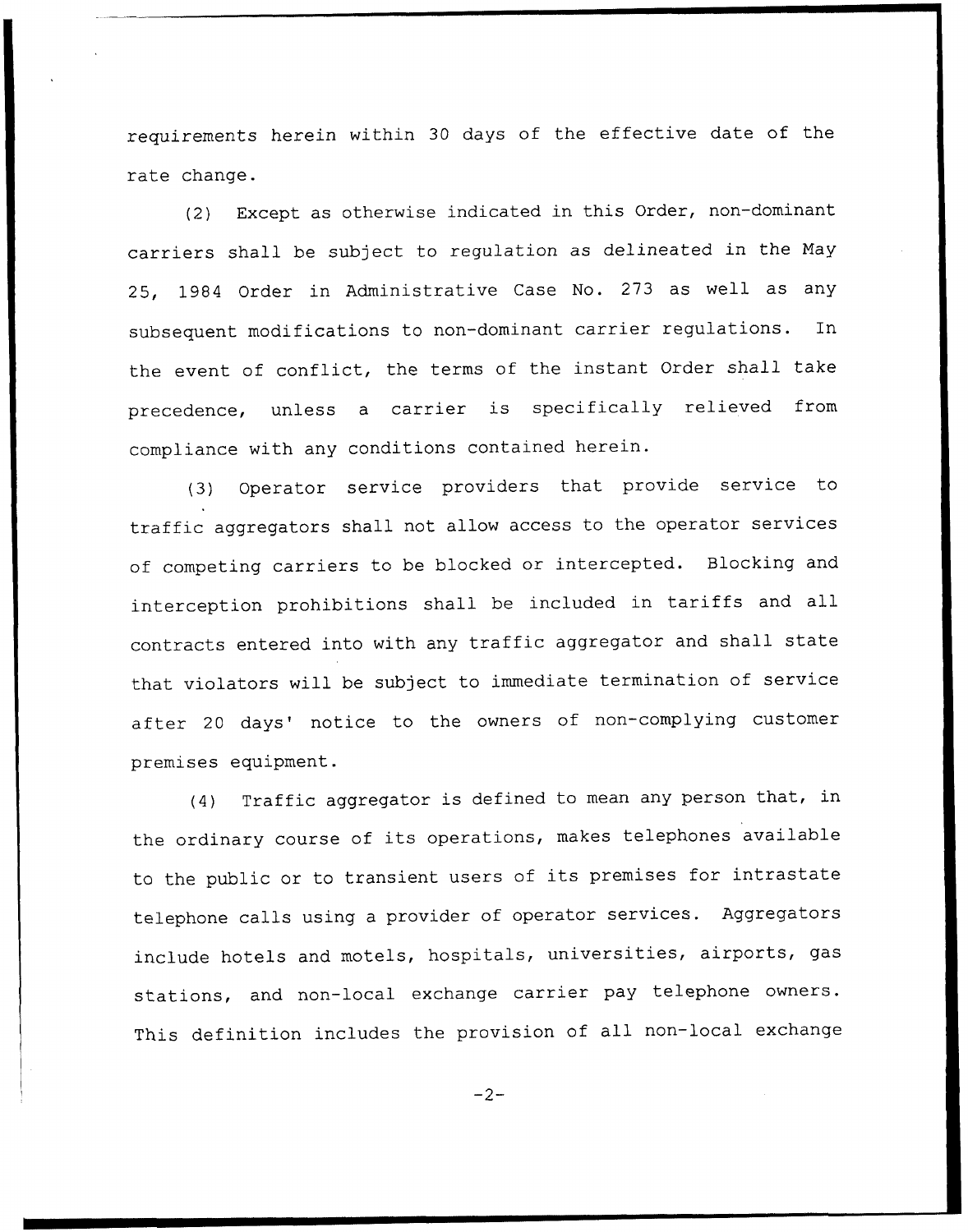carrier pay telephones even if no compensation is paid to the owner of the pay telephone. The residential use of operator services is specifically excluded from this definition.

(5) Access to the local exchange carriers' operators shall not be blocked or otherwise intercepted by traffic aggregators. Specifically, all "0-" calls, that is, when an end-user dials zero without any following digits, shall be directed to the local exchange carrier operators. In equal access areas, "0+" intraLATA calls, that is, when an end-user dials zero and then dials the digits of the called telephone number, shall not be intercepted or blocked. In non-equal access areas, it is prohibited to block or intercept "0-" calls; however, it is permissible to intercept "0+" calls. Blocking and interception prohibitions shall be included in tariffs and all contracts entered into with any traffic aggregator and shall state that violators will be subject to immediate termination of service after 20 days' notice to the owners of non-complying customer premises equipment.

(6) Carriers shall not be required to provide access codes of competitors. Each carrier should advise its own customers as to the appropriate 10XXX access code.

(7) Carriers shall provide tent cards and stickers to traffic aggregators to be placed near or on telephone equipment used to access their services and shall include provisions in tariffs and contracts entered into with any traffic aggregator that subject

 $-3-$